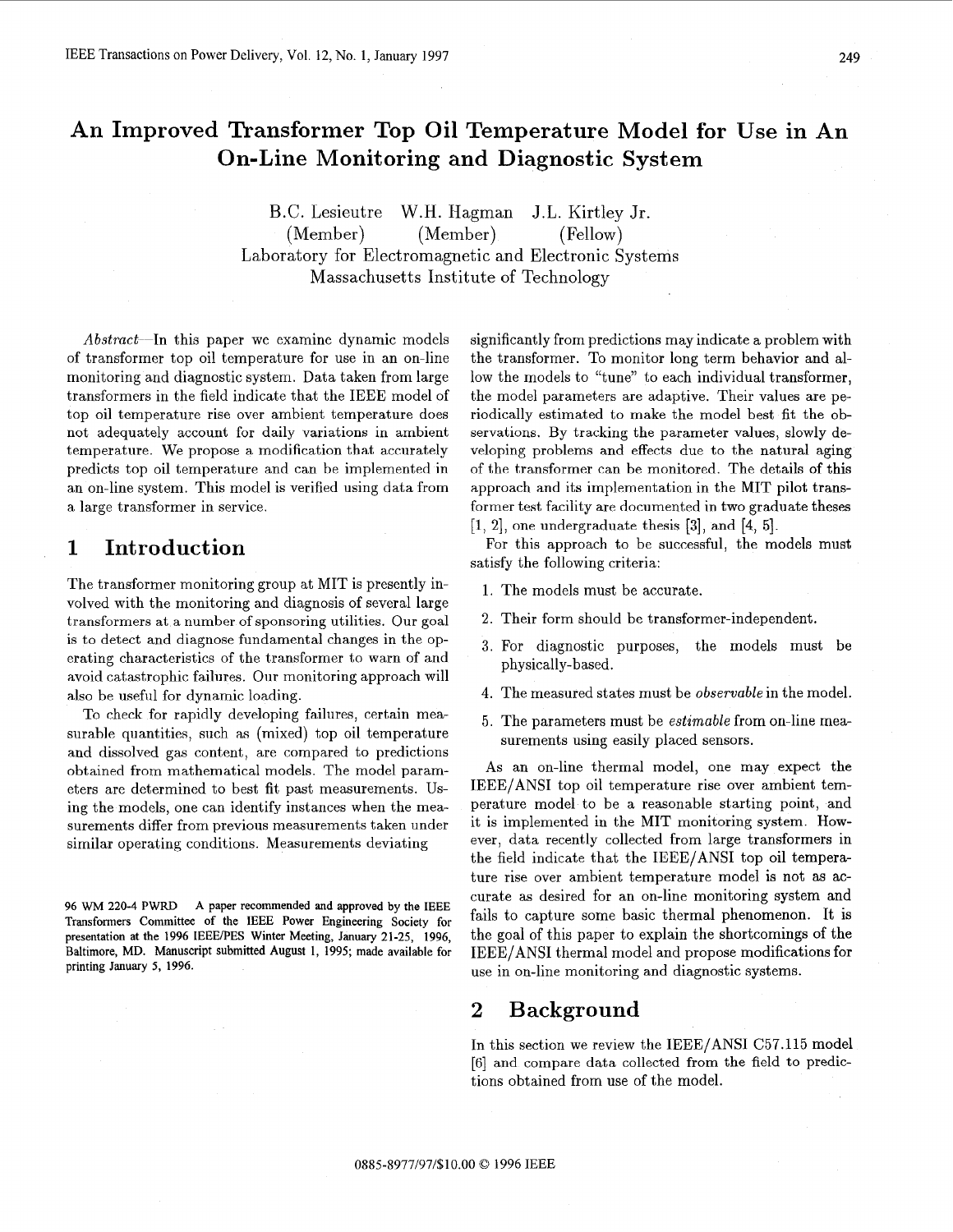#### **2.1** The Model for Top Oil Temperature Rise Over Ambient Temperature

The model for top oil temperature rise over ambient tem- $\theta$ loading (current) of the transformer will result in an increase in the losses within the device and thus an increase pends upon the overall thermal time constant of the transformer, which in turn depends upon the heat capacity of the transformer (i.e. the mass of the core, coils, and oil), and the rate of heat transfer out of the transformer. As a function of time, the temperature change is modeled as a first-order exponential response from the initial temperature state to the the final temperature state: perature captures the basic idea that an increase in the in the overall temperature. This temperature change de-

$$
\theta_o = (\theta_u - \theta_i) \left( 1 - e^{-t/T_o} \right) + \theta_i.
$$
 (1)

In (1) the initial and final (ultimate) temperature rises are denoted by  $\theta_i$  and  $\theta_u$  respectively,  $T_o$  is the thermal time constant, *t* is time referenced to the time of the loading change, and  $\theta_o$  is the top oil temperature rise over ambient temperature variable. Equation (1) is the solution of the first-order differential equation

$$
T_o \frac{d\theta_o}{dt} = -\theta_o + \theta_u, \qquad \theta_o(0) = \theta_i. \qquad (2)
$$

In the IEEE model, the final (ultimate) temperature rise depends upon the loading and is approximated by

$$
\theta_u = \theta_{fl} \left(\frac{K^2 R + 1}{R + 1}\right)^n \tag{3}
$$

where  $\theta_{fl}$  is the full load top oil temperature rise over ambient temperature obtained from an off-line test, and *R* is the ratio of load loss at rated load to no-load loss. The variable *K* is the ratio of the specified load to rated load:

$$
K = \frac{I}{I_{rated}}.\t(4)
$$

The exponent *n* depends upon the cooling state. The loading guide recommends the use of  $n = 0.8$  for natural convection and  $n = 0.9-1.0$  for forced cooling. As a quick check, one can easily verify that when  $I = I_{rated}$ ,  $\theta_u = \theta_{fl}$ . Equations (1) and *(3)* form the IEEE top oil temperature rise over ambient temperature thermal model.

#### **2.2** The **IEEE** Model in Practice

For purposes of prediction and parameter estimation using discrete data points, a discrete-time form of (2) and *(3)* is required. Using a forward Euler approximation for the time derivative,  $d\theta_o[k]/dt \approx (\theta_o[k] - \theta_o[k-1])/\Delta t$ ,

where  $\Delta t$  is the sampling period, a corresponding difference equation is derived:

$$
\begin{array}{rcl}\n\sigma[k] & = & \frac{T_o}{T_o + \Delta t} \theta_o[k-1] \\
& + & \frac{\Delta t \theta_{fl}}{T_o + \Delta t} \left( \frac{\left(\frac{I[k]}{I_{rated}}\right)^2 R + 1}{R + 1} \right)^n.\n\end{array} \tag{5}
$$

When the load current is near its rating, or, more precisely, when  $R > 1$  and  $K^2 R > 1$ , the following continuous and discrete approximations can be employed:

$$
\theta_u = \theta_{fl} \left( \frac{I}{I_{rated}} \right)^{2n} \tag{6}
$$

$$
\theta_o = (\theta_u - \theta_i) \left( 1 - e^{-t/T_o} \right) + \theta_i. \tag{7}
$$

This results in Model A discussed Model A: An approximation of the IEEE top oil temperature rise over ambient temperature model:

$$
\theta_o[k] = \frac{T_o}{T_o + \Delta t} \theta_o[k-1] + \frac{\Delta t \theta_{fl}}{T_o + \Delta t} \left(\frac{I[k]}{I_{rated}}\right)^{2n}
$$

$$
= K_1 \theta_o[k-1] + K_2 I[k]^{2n}.
$$
 (8)

This is the model used in the MIT monitoring system, and has been shown to be accurate in the MIT pilot transformer test facility. It has the significant advantage that the parameters  $K_1$  and  $K_2$ , and subsequently  $T_o$  and  $\theta_{fl}$ , can be estimated from observed data using standard *lin*ear least squares techniques since both parameters appear linearly in the model. The model given by (5) is slightly more general but lends itself to linear least squares estimation only when  $n = 1$ . In the loading guide this corresponds to a recommended value for a transformer in the forced cooling state. We note that there is some question concerning the accuracy of this recommendation (see *[7]),* however, we employ this value as it facilitates the calculation of parameter values and appears to be a reasonable number for the transformer under study. Using the value  $n = 1$ , the difference equation corresponding to (5) is given by Model B below.

Model B: The IEEE top oil temperature rise over ambient temperature model with  $n = 1$ :

$$
\theta_o[k] = \frac{T_o}{T_o + \Delta t} \theta_o[k-1]
$$
  
+ 
$$
\frac{\Delta t \theta_{fl} R}{(T_o + \Delta t)(R+1)} \left(\frac{I[k]}{I_{rated}}\right)^2
$$
  
+ 
$$
\frac{\Delta t \theta_{fl}}{(T_o + \Delta t)(R+1)}
$$
  
= 
$$
K_1 \theta_o[k-1] + K_2 I[k]^2 + K_3.
$$
 (9)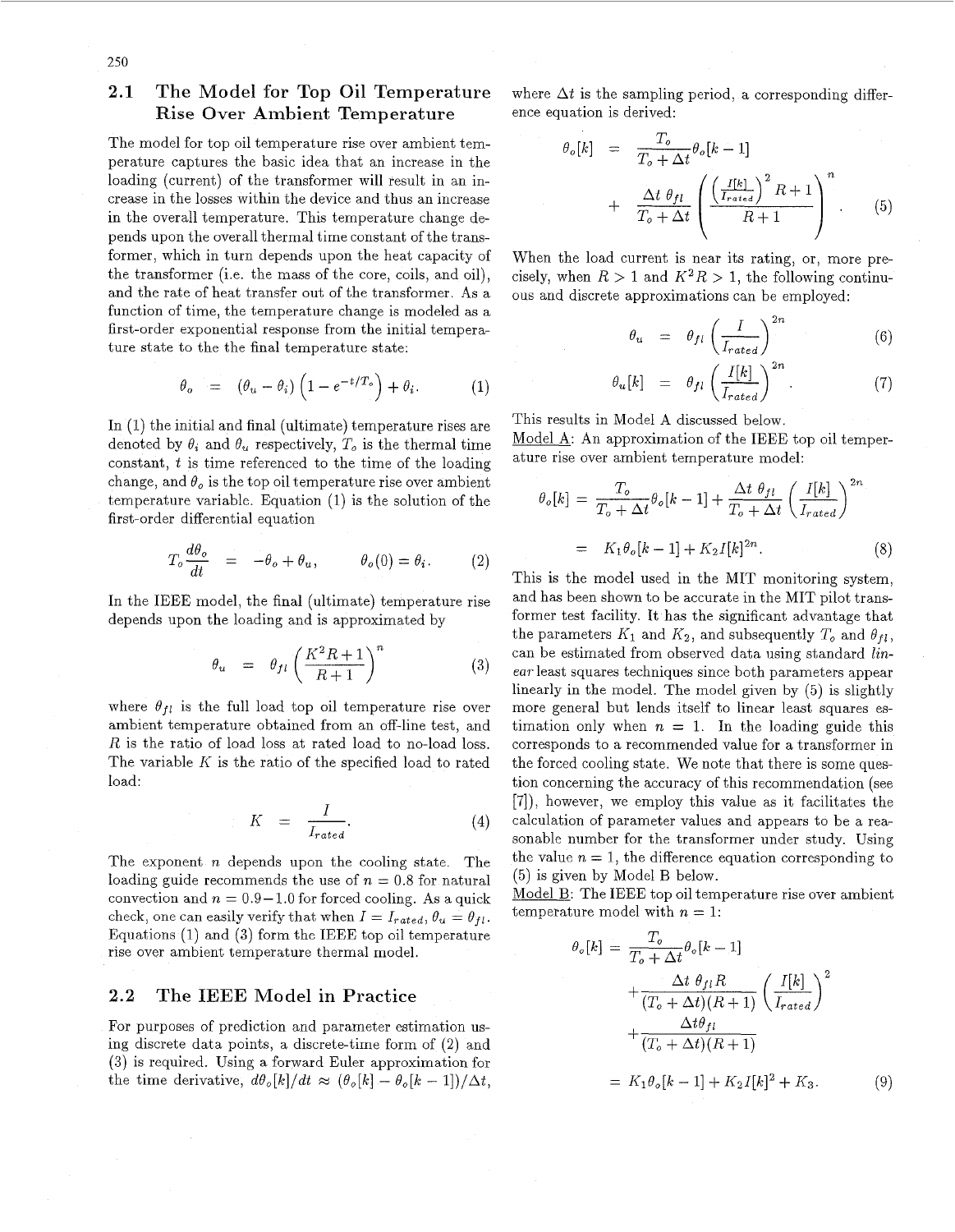<span id="page-2-0"></span>Using standard least-squares techniques [8], values for the coefficients  $K_1$ ,  $K_2$ , and  $K_3$  can be estimated from measured data. From these, the physical parameters *To,*   $\theta_{fl}$ , and *R* can be estimated.

#### **2.3 Field Experience**

This technique has been applied to several large transformers in the field with less than satisfactory success. To identify where the problems occur, we examine typical data from one transformer in particular. This transformer is a single phase, FOA rated, 336 MVA, 60 **Hz.** core form autotransformer. It is part of a bank of 3 identical transformers. Data shown here is typical of all three. It is operating in a substation of a large electric utility. One week's worth of data from May 1993 are shown in Figs. 1 - 3. In Fig. 1 the measured (mixed) top oil temperature is shown, and in Figs. 2 and 3, the measured ambient temperature and primary current are shown respectively. The transformer is operating in the FOA state  $(n = 1)$  and the rated primary current is 1000A. The data was sampled at five minute intervals with integer value resolution.

An initial heat run on this transformer measured the full-load top oil temperature rise over ambient temperature to be  $36.2^{\circ}$ C, with 8 fans and 4 pumps running in the cooling system. Since this transformer is being operated far below its rated load (Fig. 3), only half of the cooling system is running at any given time. It has been noted that for this transformer the measured top oil temperature varies by approximately 10°C depending on which half of the cooling system is in operation. We note that the data used in this paper comes from a week during which the cooling state remained constant.

Using Model A, the parameters  $K_1$  and  $K_2$  are estimated from the data using a least squares technique. These parameters are then used to *predict* the (mixed) top oil temperature using

$$
\theta_{top}[k] = K_1 (\theta_{top}[k-1] - \theta_{amb}[k-1]) + K_2 I[k]^{2n} + \theta_{amb}[k],
$$
\n(10)

which is identical to (8) except that  $\theta_{top}$  is extracted from the definition of  $\theta_o$ ,  $\theta_o = \theta_{top} - \theta_{amb}$ . The measured and predicted top oil temperatures are shown in Fig. 4; the solid line is the measured temperature and the dotted line is the predicted temperature.

Qualitatively, it is clear from Fig. 4 that the prediction does not adequately represent the actual top oil temperature. This can be quantified in several ways. First we can check the error covariance related to the least squares approximation. In this case it is  $4.91 \times 10^{-6}$  which is, and should be, a small number. We also compute the corresponding physical model parameters. These are

$$
T_o = 1042 \text{ min}, \quad \theta_{fl} = 268 \text{°C}
$$



Fig. 2. Measured ambient temperature

and are both too high to make physical sense. From a diagnostic point of view these numbers give us no physical information.

One obvious explanation is that the transformer is very lightly loaded and the approximation used to justify (7) may not be valid. We estimate parameters using Model B given by (9) and plot the predicted and actual top oil temperatures in Fig. 5. Qualitatively, the prediction is somewhat improved and the corresponding parameters,

$$
T_o = 329 \text{ min}, \quad \theta_{fl} = 59^{\circ} \text{C}, \quad R = 4.17,
$$

are more realistic; however, the error is still significant. (It is not possible to compare these numbers to those obtained from the initial heat run test since that test was performed with all the fans and pumps in operation, while these parameters are calculated from data obtained when only half of the fans and pumps were in operation.)

In the next section we discuss possible sources of error in the model and parameter estimation algorithms, and propose a slight modification to improve the model.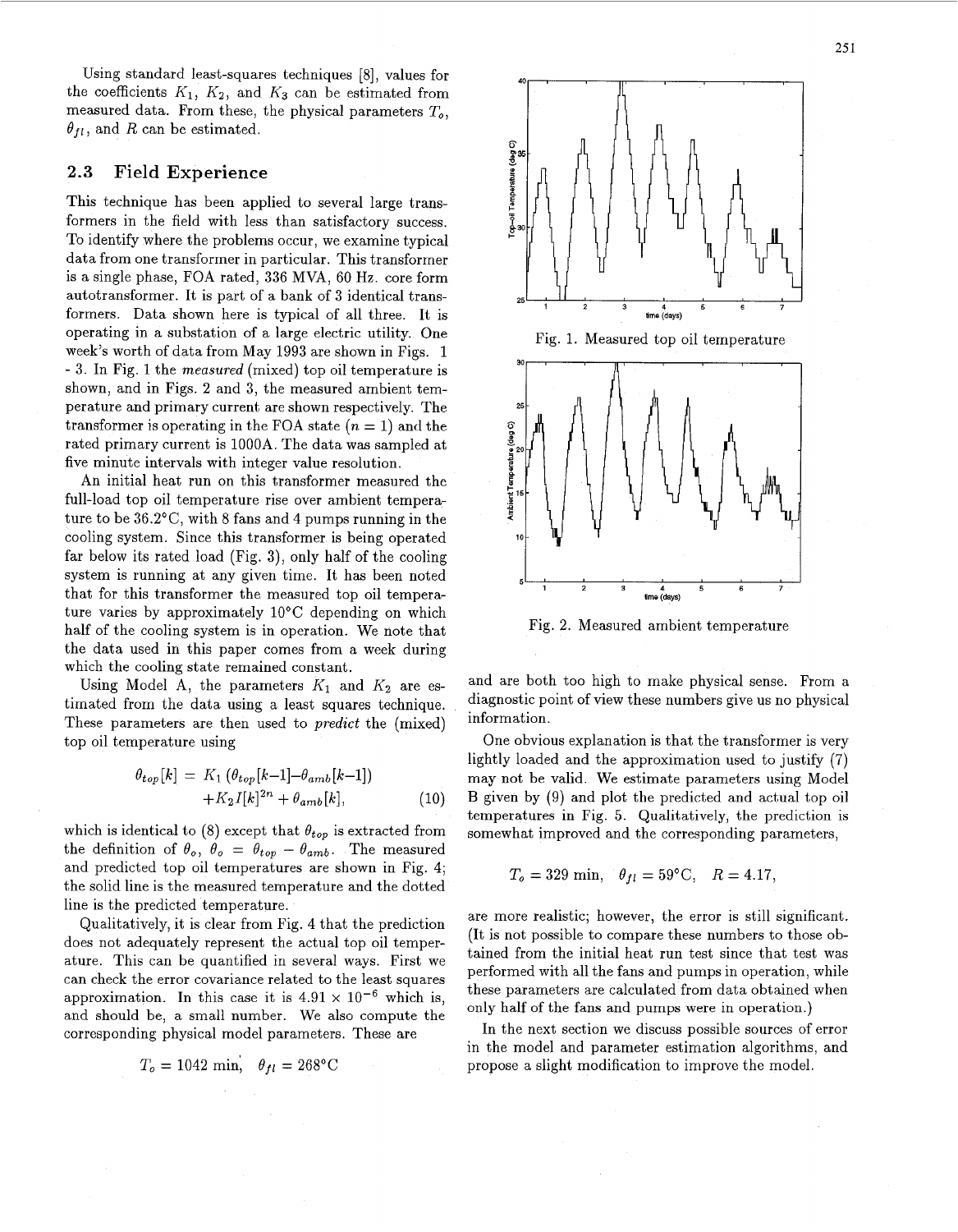

Fig. 4. Measured and predicted top oil temperature (Model A)

### **3 An Improved Model**

There are three major components in the modeling and estimation process described in the previous section:

- 1. The least-squares parameter estimation
- 2. from collected data,
- **3.** given a specified model.

This suggests three possible sources of error. The least squares estimation technique is usually reliable and is unlikely to be the source of significant error. Presently the data is measured to integer precision. Since the daily variation in temperature is on the order of 5-20°C, the measured resolution of  $1^{\circ}$ C introduces  $5 - 20\%$  error in the useful time-varying temperature signal. This may be significant , but a proper analysis *of* the quantization noise introduced by this 1°C resolution and the five minute sampling period is a nontrivial problem. We do not pursue this further except to note that the five minute sampling



Fig. 5. Measured and predicted top oil temperature (Model B)



Fig. 6. Error in the predicted top oil temperature (Model B) and measured ambient temperature

period was chosen to enable the consistent estimation *of*  parameters, and is based on the examination of data from several large transformers. Instead, we demonstrate and discuss problems due to the modeling.

The IEEE/ANSI thermal model is a simple model designed to capture the basic thermal dynamics associated with transformer *loadrng.* Implicit in this model is the assumption that all changes in the top oil temperature rise are caused by changes in the current. This is seen in the model described by (1) and **(3).** If the current remains constant, the ultimate temperature rise  $\theta_u$  is equal to the initial temperature rise  $\theta_i$ ; the difference variable  $\theta_o$ remains constant indicating the top oil temperature rise over ambient temperature is constant.

This first-order model captures the change in temperature due to loading; indeed, the transformer temperature is different (warmer) than ambient temperature largely due to the losses in the windings. However, this is not the only reason that the temperatures can vary. The ambient temperature varies naturally on a daily (24 hr.) and sea-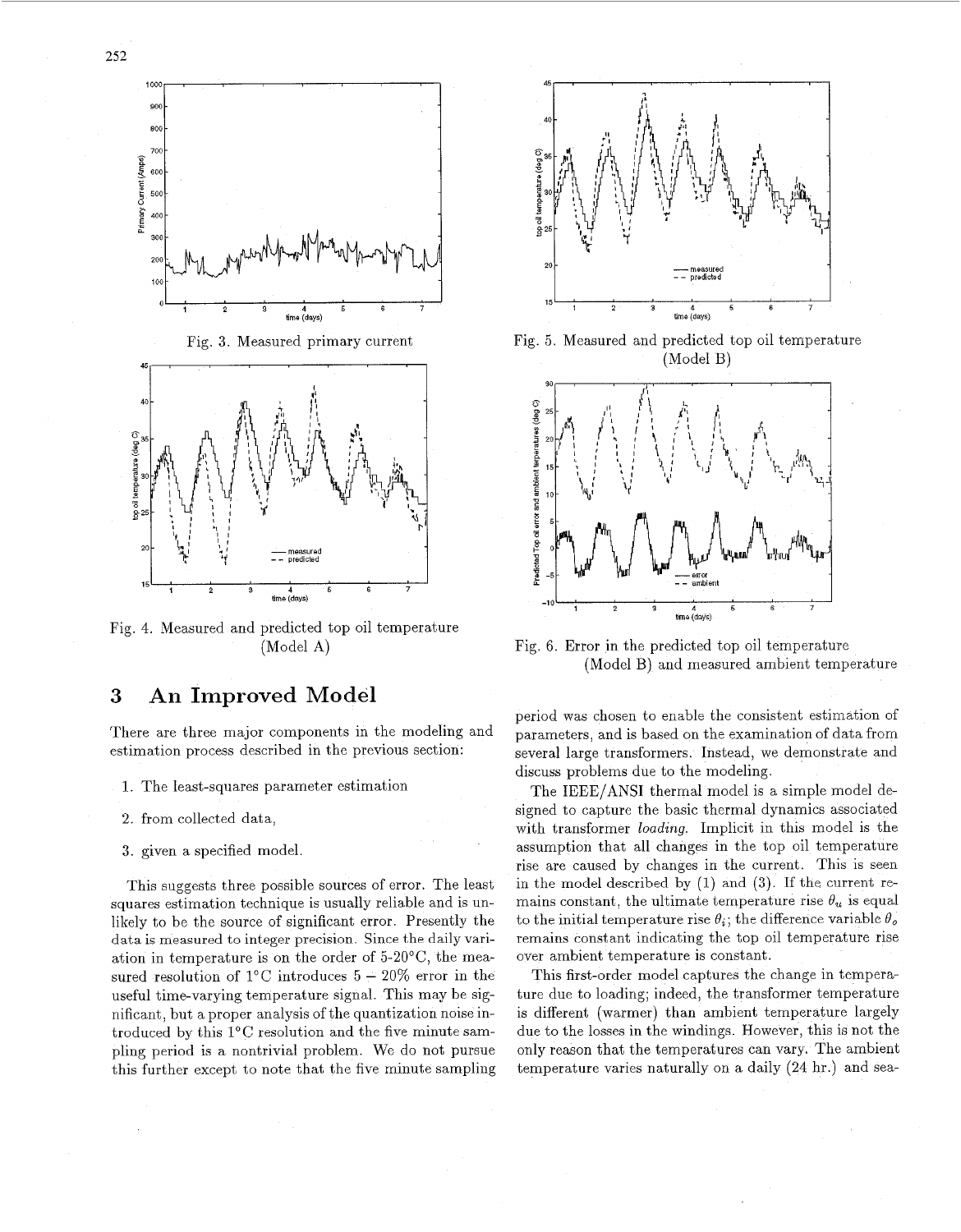<span id="page-4-0"></span>sonal basis. The thermal time constant of a large transformer can be on the order of hours; thus, the transformer temperature will naturally lag behind the daily cycle of ambient temperature changes. Even if the loading were constant, the top oil temperature rise over ambient temperature would not be. This effect is not captured by the IEEE/ANSI model but is significant for a transformer placed in an environment subject to daily variations in ambient temperature that are of the same order of magnitude as the top oil temperature rises due to load loss. For monitoring and diagnostic purposes it is essential to capture this phenomenon.

In Fig. 6 we show that indeed the ambient temperature and the error in the prediction of the top oil temperature (predicted minus measured) are correlated. The solid line is the error, the dotted line is the ambient temperature. Elementary thermodynamics would suggest that a better first-order characterization of both loading and ambient temperature variations can be accomplished through a slight modification of (2),

$$
T_o \frac{d\theta_{top}}{dt} = -\theta_{top} + \theta_{amb} + \theta_u, \qquad (11)
$$

where  $\theta_u$  is still defined by (3) but should be interpreted as the ultimate top oil temperature rise over ambient temperature for a given loading and constant ambient temperature. Following the same assumptions used in the previous section we obtain the corresponding first-order discrete model, Model C.

Model C: A modified model that incorporates ambient temperature variations for the forced cooling state,  $n = 1$ .

$$
\theta_{top} = \frac{T_o}{T_o + \Delta t} \theta_{top}[k-1] + \frac{\Delta t}{T_o + \Delta t} \theta_{amb}[k]
$$

$$
+ \frac{\Delta t}{(T_o + \Delta t)(R+1)} \left(\frac{I[k]}{I_{rated}}\right)^2
$$

$$
+ \frac{\Delta t}{(T_o + \Delta t)(R+1)}
$$

$$
= K_1 \theta_{top}[k-1] + (1-K_1)\theta_{amb}[k]
$$

$$
+ K_2 I[k]^2 + K_3
$$
(12)

Using this model and the raw data shown in Figs. 1-3 we obtain the parameters  $K_1-K_3$  and predict the top oil temperature. The corresponding physical parameters are calculated to be

$$
T_o = 150
$$
 min,  $\theta_{fl} = 48$ °C,  $R = 3.02$ 

The measured and predicted top oil temperatures are shown in Fig. 7. Compare this figure with Fig. 5.

Fig. 7 indicates that the top oil temperature model given by (11) does capture some phenomenon that the **IEEE/ANSI** model does **not.** This can be quantified further. If a model is accurate then the error between the



Fig. **7.** Measured and predicted top oil temperature (Model C)

prediction and the measurements should essentially be noise. The mean and variance of the error in the predictions using Models **A,** B, and C are given in Table 1.

Table 1. Predicted top oil temperature error mean and variance

| Model   | mean    | variance |
|---------|---------|----------|
| Model A | $-1.51$ | 15.0     |
| Model B | -0.41   | 8.7      |
| Model C | $-0.00$ | 4        |

# 4 **Conclusions**

We have argued that the IEEE/ANSI standard top oil temperature rise over ambient thermal model does not correctly account for ambient temperature variations. Model C, the discretized form of the continuous model described by  $(11)$ , gives improved performance and satisfies the necessary criteria for an on-line monitoring system listed in the introduction. Through large deviations in the difference between measured top-oil temperature and predicted top-oil temperature using the model, we would expect to be able to detect gross cooling system failures, such as failure of one or more pumps, or failure of 20% or more of the fans associated with any pump. Gradual degradation, such as sludge build-up in the radiators would be indicated by an upward trend in the model parameter  $\theta_{fl}$  over time.

Our results are consistent with prior results published in the literature concerning the inadequacies of the IEEE/ANSI model [9]. In [9], a new model is proposed that accounts for ambient temperature variations, oil viscosity, winding dynamics, and various types of thermal losses. The model is physically-based and could be useful for diagnostics if it could be implemented on-line. The model parameters in [9] are calculated from man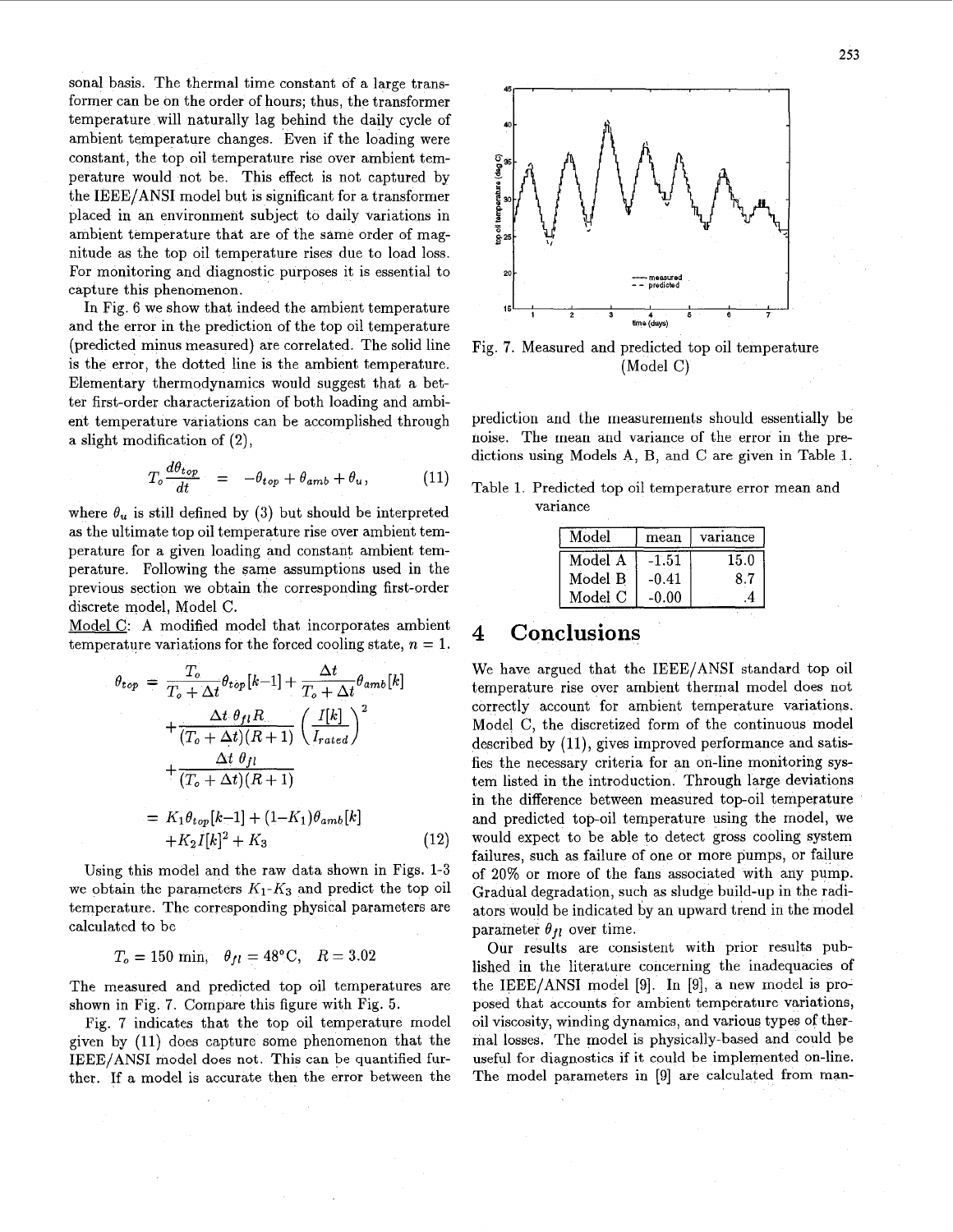ufacturer's data and off-line tests. As the transformer characteristics change over time, it is unlikely that the many parameters could be estimated on-line from measurements obtained from easily placed sensors. In fact, it has been our experience that transformer thermal characteristics will change depending upon which combination of fans and pumps are operating during forced cooling.

The data examined in this paper came from a transformer operating in the FOA cooling state. Assuming  $n = 1$  in this state enabled us to employ standard least squares techniques to estimate and verify parameters. In practice it would be better to estimate the value of the cooling exponent *n* along with the other parameters. This would require the use of a nonlinear least squares algorithm to estimate parameters. We will pursue this in our future work.

Further research is required to address the issue of quantization noise introduced in the measurements. Heuristically, we have chosen a sampling period of five minutes because it appears to consistently work well; however, the relation between data resolution, precision, sampling rate, and post-processing has not been studied.

## **5 Acknowledgement**

The work presented here was supported by a consortium of utilities over a period of eight years. We have received great support and encouragement from Ann Hueston of Boston Edison and Rod Price of BPA.

## **References**

- [1] T.H. Crowley, *Automated Diagnosis of Large Power* Transformers Using Adaptive Model-Based Moni*toring, S.M. thesis, Department of Electrical En*gineering and Computer Science, Massachusetts Institute of Technology, Cambridge, MA, 1990.
- [2] D.S. Archer, *An Adaptive Thermal Module for Transformer Monitoring, S.M. thesis, Department* of Electrical Engineering and Computer Science, Massachusetts Institute of Technology, Cambridge, MA, 1988.
- [3] L.E. Edwards, *Optimization of Data Storage for the Adaptwe Transformer Monatorong System,* S.B. thesis, Department of Electrical Engineering and Computer Science, Massachusetts Institute of Technology, Cambridge, MA, 1990.
- W. H. Hagman, T. H. Crowley, R. D. Tabors, and F. C. Schweppe, "An Adaptive Transformer Monitoring System," *Proceedzngs of the Hydro- Quebec*

*International Symposium for Demonstration of Expert System Applications to the Electric Power Industry,* Montreal, Quebec, Canada, May 7-12, 1989.

- J.L Kirtley Jr., W.H. Hagman, B.C. Lesieutre, M.J. Boyd, E.P. Warren, H.P. Chou, R.D. Tabors, "Model-based monitoring of transformers," to appear in the *IEEE Computer Applications in Power,*  January, 1996.
- [6] IEEE Guide for Loading Mineral-Oil-Immersed Power Transformers Rated in Excess of 100 MVA (65' C) , IEEE C .57.115.1991.
- [7] M.V. Thaden, S.P. Mehta, S.C. Tuli, R.L. Grubb, "Temperature rise tests on a forced-oil-air cooled (FOA) (OFOA) core-form transformer, including loading beyond nameplate," *IEEE Trans. on Power Delivery, vol.* 10, no. 2, April 1994.
- L. Ljung, *System Identification,* Prentice-Hall, Inc., Englewood Cliffs, New Jersey, 1987.
- [9] L.W. Pierce, "Predicting liquid filled transformer loading capability," *IEEE Trans. Ind. App.,* vol. 30, no. 1, February, 1994.

**Bernard C. Lesieutre** (S'86, M'93) received his B.S., M.S. and Ph.D. degrees in electrical engineering from the University of Illinois at Urbana-Champaign in 1986,1988 and 1993, respectively. He is presently Assistant Professor of Electrical Engineering at the Massachusetts Institute of Technology. His research interests include machine modeling and power system dynamics, stability and control. He is a member of Eta Kappa Nu.

**Wayne H. Hagman** (S'76, M'81) is a Research Engineer in MIT's Laboratory for Electromagnetic and Electronic Systems (MIT-LEES), a position he has held since 1981. Mr. Hagman received a B.S.E.E. degree from Lafayette College (Easton, PA), and an S.M. in Electrical Engineering and Computer Science from MIT. His research includes the performance monitoring and modeling of large power transformers and motor operated valves; the development and characterization of sensors, and high electrical and mechanical strength electrical insulation systems; and rotating machines. He is **a** member of Tau Beta Pi and Eta Kappa Nu.

**James L. Kirtley Jr.** (S'69, M'71, SM'80, F'91) received the S.B and Ph.D degrees from the Massachusetts Institute of Technology, Cambridge, in 1968 and 1971 respectively. He joined the faculty in 1971 and is now Professor of Electrical Engineering at MIT. Dr. Kirtley is Vice Chairman and Technical Paper Coordinator of the Electric Machinery Committee. He is a member of CIGRE, a member of the editorial board of *Electric Machines and Power Systems,* and a Registered Professional Engineer in Massachusetts.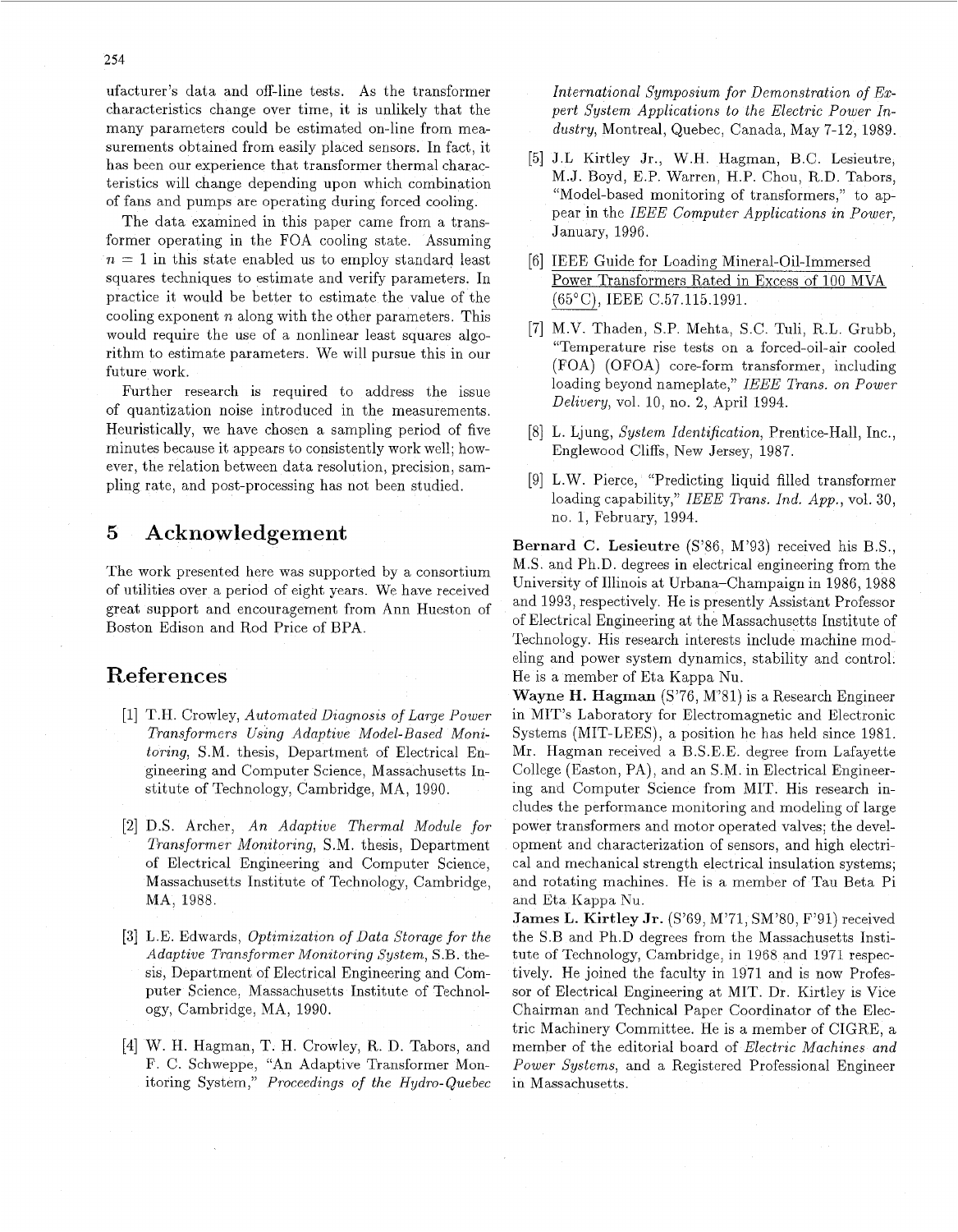#### **DISCUSSION**

L. **W.** PIERCE (General Electric Company, Rome, Georgia) The authors have attempted to develop an improved model to correct a limitation in the referenced industry loading guide [6] to account for changes in ambient temperature. Practice in the industry has been to add the temperature rises predicted by the loading guide equations to the instantaneous ambient temperature. For short time overloads a constant ambient temperature is usually assumed. As noted by the authors, the first mathematical attempt to address ambient temperature variations is given in **[9].** This approach, based on heat transfer and fluid flow theory, predicts loading capability for **an** anticipated **24** hour variable load and ambient temperature profile. The manufacturer's data supplied on the test report and outline drawing is used in the computer program. The authors have derived altemative equations and developed a system of monitoring temperatures and loads **to** determine the parameters to use in their equations.

Monitoring changes in cooling parameters to detect failures of pumps or changes in heat exchanger performance is an interesting concept. Another use of the authors' monitoring system might be to determine loading capability more accurately since it relies on temperature and load measurements under actual field conditions. The authors approach, however, appears to lack experimental validity indicating more work is required. The field test data given in [Figures 1](#page-2-0) and 2 indicates that the top oil temperature rise over ambient is on the order of 10 'C. The transformer is lightly loaded since full load top oil temperature rises are on the order of **35** to *65 'C* depending on transformer type. If the errors shown in Fig. 6 are divided by this 10 **"C than** the per cent error is large. Do the authors have any additional test data since this paper was submitted? Does the large error indicate the authors' equations are in error?

One limitation of the authors' monitoring system is that the winding hot **spot** temperature is not monitored or predicted. Do the authors have plans to incorporate winding hot spot temperature measurement or prediction into their system?

Manuscript received February 20, 1996.

LAMBERT PIERRAT (Senior Member), General Technical Division, Electricité de France, 37 rue Diderot, 38040 Grenoble Cedex, France, M.J. RESENDE, J. SANTANA, Instituto Superior Técnico, Av. Rovisco Pais, 1096 Lisboa Codex Portugal. We would like to felicitate the authors of the paper for their work. The chosen load profile (fig. 3) for analysis is a good one to reenforce the author's method since, comparing [figures 1](#page-2-0) and 2, transformer top-oil temperature variations look mainly due to ambient temperature ones.

1-Are differences between models A, B and C **as** great, when analysing transformer top-oil temperature under a much severe load profile (load current closer to rated one)?

2 -It would be interesting to present correlation coefficients between  $\theta_{amb}$  (fig. 1) and  $\theta_{top}$  (fig.2), I (fig.3) and the 3 models predicted  $\theta_{top}$ , as well as  $\theta_{amb}$  and the top-oil temperature predicted with model C.

3-Transformer physical parameters identified from the 3 models are quite different from each other. Did the authors estimated  $T_0$ ,  $\theta_{\eta}$  and R with any other alternative method (IEC-354, p.e.) to check the validity of parameters identified from model C?

4-Similar to represented on fig.6, error in the predicted top-oil temperature with model C should also be represented. [Table](#page-4-0) 1 (which lacks units!) by itself gives little information about errors; assuming that units are ["K] and considering that top-oil temperature ranges from 25 °C to 40 °C, even a mean error of -1.51 °C would **be** good and the reduction in variance values, correspond to the improvement on model dynamic behaviour. Would it result clearer represent the statistical distribution of errors from models A, B and specially C? Are they normally distributed?

We would like to thank the authors for the answers to our questions as well **as**  their opinion about our comments.

Manuscript received February 22, 1996.

**Bernard C. Lesieutre, Wayne H. Hagman, and James L. Kirtley, Jr.** Room 10-050, MIT, Cambridge, MA 02139. We would like to thank the discussors for their interest in our paper, and their pertinent questions.

First we address the specific questions of Mr. Pierrat, Resende, and Santana.

- 1. The data in the paper comes from a transformer that is always lightly loaded. We can only speculate on how the models would react for this transformer at higher loadings. Based on the arguments presented in our paper, we would expect that the error would persist at higher loadings. Our results suggest that the error depends intimately on the overall thermal time constant of the transformer and not the loading. We do have data from several large transformers and the ambient temperature variations appear to affect the top oil temperature in all of them.
- 2. We agree that the presentation of correlation coefficients is informative and they are given in [Table 1](#page-4-0) below. For each of the top-oil temperatures used in this study, the correlation coefficients related to the ambient temperature and the load are computed. Those of Model C are very close to the measured data.

[Table 1.](#page-4-0) Correlation Coefficients between measured and predicted  $\theta_{top}$  and the inputs  $\theta_{amb}$  and *I*.

|          | Correlation Coefficients |       |
|----------|--------------------------|-------|
|          | $\theta_{amb}$           |       |
| Measured | 0.778                    | 0.143 |
| Model A  | 0.837                    | 0.260 |
| Model B  | 0.987                    | 0.027 |
| Model C  | 0.777                    | 0.144 |

3. The three sets of parameters are quite different. We did not calculate their values using any other method. We would have liked to have compared these values to those computed from data from the initial heat run test, however the transformer is being operated in a manner different than that of the test, prohibiting direct comparison. Furthermore, all measurements were taken while the transformer was in service. No out-of-service tests were performed on the transformer to verify the accuracy of the parameter values.

This does not prevent us from commenting on the values. The values for Model **A** are clearly nonsense. The full-load temperature rise over ambient temperature,  $\theta_{fl}$ , is computed to be 268°C. This is far out of the expected range of 35 to 65 °C. The values for  $\theta_{fl}$ computed for Models B and C do appear within the expected range. The values of the time constant, *To,*